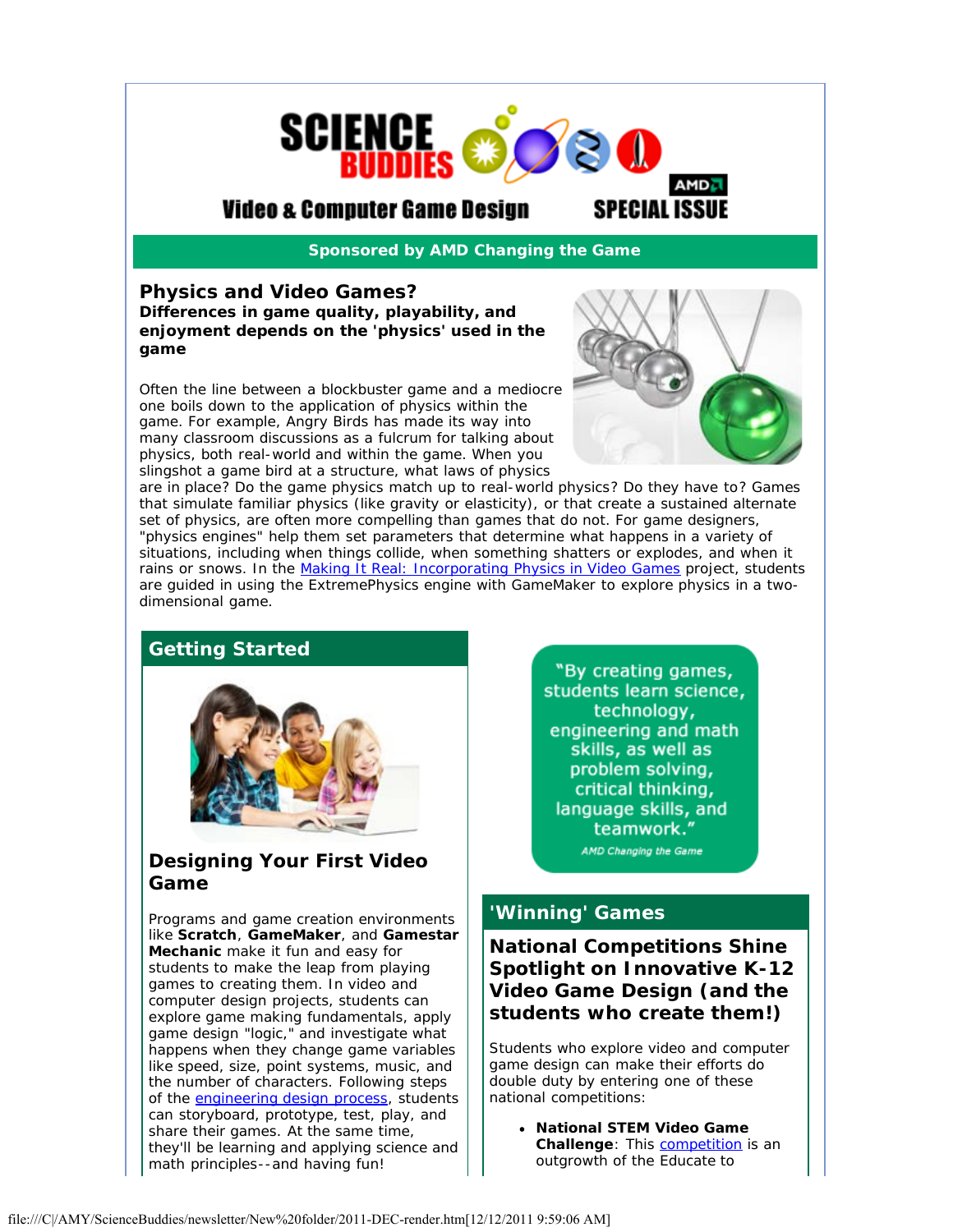These Project Ideas put students in the game maker's seat using free Scratch software, developed by MIT:

- [Want to Make a Video Game? Here's](http://r20.rs6.net/tn.jsp?llr=yzhoezcab&et=1108939305674&s=2&e=001uGPiNoYP5E9Gtz5OM9D8VSx9XFHeZz0kuRiuI2TcclLLJJsvFCPB-OwC2PGRJaXTjUCBLdIT4-LJruqlWZ7HvUqYSwQSct5TuAEIvmR3Dl5vNY8XA_BcX604sCOBbz24ZGQl0VOJY6sOd93PRRIPwT3J8RhLvPH14UA2O2o4X1Iu3tUJ1vTMDO2O6vpwKBvqLTbQU3iBBhlV3tjPNp2YveFN91-_mqEq) [How!:](http://r20.rs6.net/tn.jsp?llr=yzhoezcab&et=1108939305674&s=2&e=001uGPiNoYP5E9Gtz5OM9D8VSx9XFHeZz0kuRiuI2TcclLLJJsvFCPB-OwC2PGRJaXTjUCBLdIT4-LJruqlWZ7HvUqYSwQSct5TuAEIvmR3Dl5vNY8XA_BcX604sCOBbz24ZGQl0VOJY6sOd93PRRIPwT3J8RhLvPH14UA2O2o4X1Iu3tUJ1vTMDO2O6vpwKBvqLTbQU3iBBhlV3tjPNp2YveFN91-_mqEq) Create a simple game of chase. *Will the dog catch the cat?* Fine-tuning the game variables lets students explore difficulty, playability, and fun.
- **[Quick Draw McPaws: Teach a](http://r20.rs6.net/tn.jsp?llr=yzhoezcab&et=1108939305674&s=2&e=001uGPiNoYP5E95mD1MSwQWr78P5R1LI39bj-8B0uOQ-uk187USRJAnHTRrhUHigfBFb9FGvrpouBB_5pOLEfM66dKO9mhtDLKbvoTeFO78P4RZQvFolTrJCISgQBkZrZani5i5hYMFhI0dzXuqK6-IKSBYyQtITZHiOjXd6qUsOArdW_PWyTvRq-WtliP7y5RtPKow2AmxbkJI9VIDj2hG9JvsSxTtU76c)** [Computer Kitty How to Draw](http://r20.rs6.net/tn.jsp?llr=yzhoezcab&et=1108939305674&s=2&e=001uGPiNoYP5E95mD1MSwQWr78P5R1LI39bj-8B0uOQ-uk187USRJAnHTRrhUHigfBFb9FGvrpouBB_5pOLEfM66dKO9mhtDLKbvoTeFO78P4RZQvFolTrJCISgQBkZrZani5i5hYMFhI0dzXuqK6-IKSBYyQtITZHiOjXd6qUsOArdW_PWyTvRq-WtliP7y5RtPKow2AmxbkJI9VIDj2hG9JvsSxTtU76c) [Shapes:](http://r20.rs6.net/tn.jsp?llr=yzhoezcab&et=1108939305674&s=2&e=001uGPiNoYP5E95mD1MSwQWr78P5R1LI39bj-8B0uOQ-uk187USRJAnHTRrhUHigfBFb9FGvrpouBB_5pOLEfM66dKO9mhtDLKbvoTeFO78P4RZQvFolTrJCISgQBkZrZani5i5hYMFhI0dzXuqK6-IKSBYyQtITZHiOjXd6qUsOArdW_PWyTvRq-WtliP7y5RtPKow2AmxbkJI9VIDj2hG9JvsSxTtU76c) Use Scratch to make an onscreen sprite (or character) draw basic shapes.
- Scratch User Guide

## **Making a 'Game' of Game Design**



How do you turn a gamer into a game designer? At [Gamestar Mechanic,](http://r20.rs6.net/tn.jsp?llr=yzhoezcab&et=1108939305674&s=2&e=001uGPiNoYP5E-g40oKoh6-1qGys-XQyHpJzIea80DkIOBbc36Qo4uSzgcep3Mq3LCbYK46rMZkB48qm936_3TD4X7JZYBQlSuFxQd6ORDxq48esRwsXWg4IQ==) the answer is simple: make learning game design concepts and fundamentals *part of the game*! Created by the Institute of Play and E-line Media, Gamestar Mechanic is an online game development environment that introduces students to video game design as part of playing a game and solving ingame quests and challenges.

**Note:** A *free* Gamestar Mechanic membership offers an initial number of introductory challenges. (Teachers and parents: check the [two-page overview.](http://r20.rs6.net/tn.jsp?llr=yzhoezcab&et=1108939305674&s=2&e=001uGPiNoYP5E9QwccsMP8D5U_TdOQRHZfvi93qee9_SPbcarQL880eW8mUz5EBl5RgBIEOFBhEe5Bpe9uG3Sr40oz0_VbTF3ZkJuuedx24fh3_FoWYo0YtcUMkYH-1lfZd7cRfs84ADTAiuSmnXOeVi0hTz8U753Qs5Ole4q7CxFKLogs-iSghAA==))

### **Games with a Message**

**Video Games Offer an Engaging, Hands-on Approach to Raising Public Awareness About Important Issues**



Presented with interesting thematic challenges, many student video game designers are excited by projects that invite them to spin the video game model to create games that can teach players about social and environmental issues in a fun and innovative way.

[Go Fish! Creating an Ocean-Friendly](http://r20.rs6.net/tn.jsp?llr=yzhoezcab&et=1108939305674&s=2&e=001uGPiNoYP5E-bpM1g1Nj4whARt6wercaidmizCdcfoVKzI1QB0fMAJFnO-ahaCO3mkCbrlZNdlXCsUfQz4t9W6ucfwJ6FQ6ubcxFjcHnyI7Mf7ZeVDAVDnM-9HmY51-so4VBUhWKGMXJqtsucZuKKQXQFn27Xt8iE14ER9mtXdVsHA6KUzvZltHn-n15IvLrZZ1cQVsAcnligCS3PKQ0Z7b68WVAFmsdC) **[Fishing Video Game](http://r20.rs6.net/tn.jsp?llr=yzhoezcab&et=1108939305674&s=2&e=001uGPiNoYP5E-bpM1g1Nj4whARt6wercaidmizCdcfoVKzI1QB0fMAJFnO-ahaCO3mkCbrlZNdlXCsUfQz4t9W6ucfwJ6FQ6ubcxFjcHnyI7Mf7ZeVDAVDnM-9HmY51-so4VBUhWKGMXJqtsucZuKKQXQFn27Xt8iE14ER9mtXdVsHA6KUzvZltHn-n15IvLrZZ1cQVsAcnligCS3PKQ0Z7b68WVAFmsdC) challenges** students to design a game that addresses the problem of "overfishing." Using GameMaker, students create a game in which players succeed by catching sustainable fish rather than endangered species.

Innovate Campaign, President Obama's initiative to promote a renewed focus on science, technology, engineering, and math (STEM) education. Team and individual middle and high school projects created using any application or language, including Gamestar Mechanic, GameMaker, Kodu, and Scratch, can be submitted. Deadline for submissions: March 12, 2012. [See contest](http://r20.rs6.net/tn.jsp?llr=yzhoezcab&et=1108939305674&s=2&e=001uGPiNoYP5E8t0Wo3V2TY4L3uaqfpo_tK5TyJzYHnME-_ebGRzMqp8IHP_lp0PfVaCC7MUxfhx-Wk0sY_bGeJTHhenNpuCKuj0u2APiRvS5FR9IHVkFoNLo6Ysb6QYNPJENA4Hs8Bmee5sU57TPGri1bj9BjXoP3b) [guidelines.](http://r20.rs6.net/tn.jsp?llr=yzhoezcab&et=1108939305674&s=2&e=001uGPiNoYP5E8t0Wo3V2TY4L3uaqfpo_tK5TyJzYHnME-_ebGRzMqp8IHP_lp0PfVaCC7MUxfhx-Wk0sY_bGeJTHhenNpuCKuj0u2APiRvS5FR9IHVkFoNLo6Ysb6QYNPJENA4Hs8Bmee5sU57TPGri1bj9BjXoP3b) 

**2012 Scholastic Art & Writing Awards**: The Alliance for Young Artists & Writers' annual competition includes a video game design category that bridges the divide between video game design as art and video game design as science, math, and engineering. Deadline for submissions: January 9, 2012. [See](http://r20.rs6.net/tn.jsp?llr=yzhoezcab&et=1108939305674&s=2&e=001uGPiNoYP5E_zyN0qZ5ph4e9s6WCpWpM8c-K3mywZdb2RWN2vUyNYE5thl8GMYLHyoxqTcZzQtDAm9Qg-HT4ByllRwAGj0K4tPwgu3CluxaO2fDeTK1I671uyKQmbxzRfTB_lnMM-__N9PmTsu0rnIg==) [contest guidelines.](http://r20.rs6.net/tn.jsp?llr=yzhoezcab&et=1108939305674&s=2&e=001uGPiNoYP5E_zyN0qZ5ph4e9s6WCpWpM8c-K3mywZdb2RWN2vUyNYE5thl8GMYLHyoxqTcZzQtDAm9Qg-HT4ByllRwAGj0K4tPwgu3CluxaO2fDeTK1I671uyKQmbxzRfTB_lnMM-__N9PmTsu0rnIg==)

**Curious about previous winners?** The [National STEM Video Game Challenge 2010](http://r20.rs6.net/tn.jsp?llr=yzhoezcab&et=1108939305674&s=2&e=001uGPiNoYP5E8umUWKpAOzYhUTmWlcSxB7lmnQ--kCt2u4Qh7o9fgVZt7YQA9kL20XAX9juNZDigDoNrEgbhOQlMGIxi8EBdw1FnLliFiEuegzvl1LZGevkHUQRi8U1YNtTsjJGEoA9QNPNcbS0H9S7w==) [Youth Prize Winners video](http://r20.rs6.net/tn.jsp?llr=yzhoezcab&et=1108939305674&s=2&e=001uGPiNoYP5E8umUWKpAOzYhUTmWlcSxB7lmnQ--kCt2u4Qh7o9fgVZt7YQA9kL20XAX9juNZDigDoNrEgbhOQlMGIxi8EBdw1FnLliFiEuegzvl1LZGevkHUQRi8U1YNtTsjJGEoA9QNPNcbS0H9S7w==) offers an inspiring look at real students who are designing their own video games.

# **Careers for Video Game Fans**

**Systems Verification Engineer**

*and testing for*



*bugs before new components are put into high-tech devices helps ensure popular tools and features work as they should*

Systems verification engineers like AMD's Kathy Hooper help make sure the products you use and love work! Read [Kathy's story](http://r20.rs6.net/tn.jsp?llr=yzhoezcab&et=1108939305674&s=2&e=001uGPiNoYP5E9t1oEmzxkPOGaQrx1XxSYw9OC_znZeOVDF8lW0em3gw8Tw5ftzc0nCKyIKKE6ozhltKjxRLDKOwd6YBqTDghWgpz-uH7d2CqZOGSAU1bcFzD5o_hTHxaZ86j5Z9tjdvurkYRhsvPS-Nsz1icTirz_woVZ_JgYy7vEEYeA1BRnpf2wohQUD6xmVuIcMuSKWN5p74wU5fVcpKOlMmSAuBracxD6IdrM171k=) on the Science Buddies blog.

Learn more about the following careers related to video and computer game design:

- [Computer Programmer](http://r20.rs6.net/tn.jsp?llr=yzhoezcab&et=1108939305674&s=2&e=001uGPiNoYP5E8d4fp2qCoMJV4296OT1HJm4Xv44zKW0ycYHmRTIThTCo9DdxooGKEjtyrKcXxaeOaPbfRj2BzckwUo4JMbF4uyKPtoTAC4PJy4CSKF7YPsaLYxyC_7sKSDIBAVSatwhJKVC6AUfGOwEqD0rtYb5QBwAmRuR1srdzKMzsMZ0HBD-V4nrKlvU1G-Bi92GeIzBIjHVdbGpKMY_SXnZWGwClvpUnGnZXh-FnjaPtd6bdjs5MA5x3L2if0br_MiqjMDSBI=)
- **Computer Software Engineer**
- **[Computer Hardware Engineer](http://r20.rs6.net/tn.jsp?llr=yzhoezcab&et=1108939305674&s=2&e=001uGPiNoYP5E8fsRKgR0x3zoEYNti2rx7d2cuIMMtAuiCC6lPK85XBIfbAmPoWaUbTRo54YUpZEFrb5PbN_3pfRDDoSIqR1Jvr0A0EBVxIhhNCBXtrZl7QQLofhGMOhEMmAjf67IdAn6oP1QzdRBPKuFvld67nvo1v20gXQzHYsHaV9QQyhNXx0hnYW93vL7GGtwi4MvigNaf-bgt-J3-NDlLojtQ81JKhjVafD6p7DpvIEKLr_ehS7Fy-9t8yyR-sRTfXRraOczs-eobToC0rLQ==)**
- [Multimedia Artist or Animator](http://r20.rs6.net/tn.jsp?llr=yzhoezcab&et=1108939305674&s=2&e=001uGPiNoYP5E8NLzFkR4lzEjIsnZahW4XzHyuMLPXXyHfgXKoesioqjnQf9sS9iIkymgl3oEqgpcYz5-2WVwINFEBXvy9YdtlDX1_xeagc1O32uuOgj2rfWaGTq1EKj8DjCH7hibe4sLK3RrEZnZPv1quRAZab_mOZIcc1RrxwK5hMBUzf9B3y0gGE_6PWvGaStlfaIY2oSPMGO92RBW-LfBCZo_kX6IoM7--w7ywlE6HvoBUMitSad9qBLDwHyGSQoIRmVYrBzA1WExyDztlCjw==)
- [Software Quality Assurance Engineer](http://r20.rs6.net/tn.jsp?llr=yzhoezcab&et=1108939305674&s=2&e=001uGPiNoYP5E_7gekHO7M4UPyZQMkVme2rrqPLPMfce444f663t2CPk58TJz-o9MGRg5tU_kM1_2Y9TMCEE5MjNs8R-A8uvVQwetcA-CbsTUmM7rpEXOelMNOYf11Z_rGWrmuo6083lQNtaG8ThbsmsnMHDCNT6o8cWBitz7yOyRaKl2YG3qBeJeFW2iJwdqHdH5e2aw_g3dfMwVZ52rz25o0zeNeh7P58SJxric6qjcJrtG1oZm6hVvQAgEG9PX6-id3IKtJzL2vaPZutd2TcblA7OPOCewHqMOtisVKQHwU=) and Tester

### **Sounds Like Fun**

**Successful Game Design**

file:///C|/AMY/ScienceBuddies/newsletter/New%20folder/2011-DEC-render.htm[12/12/2011 9:59:06 AM]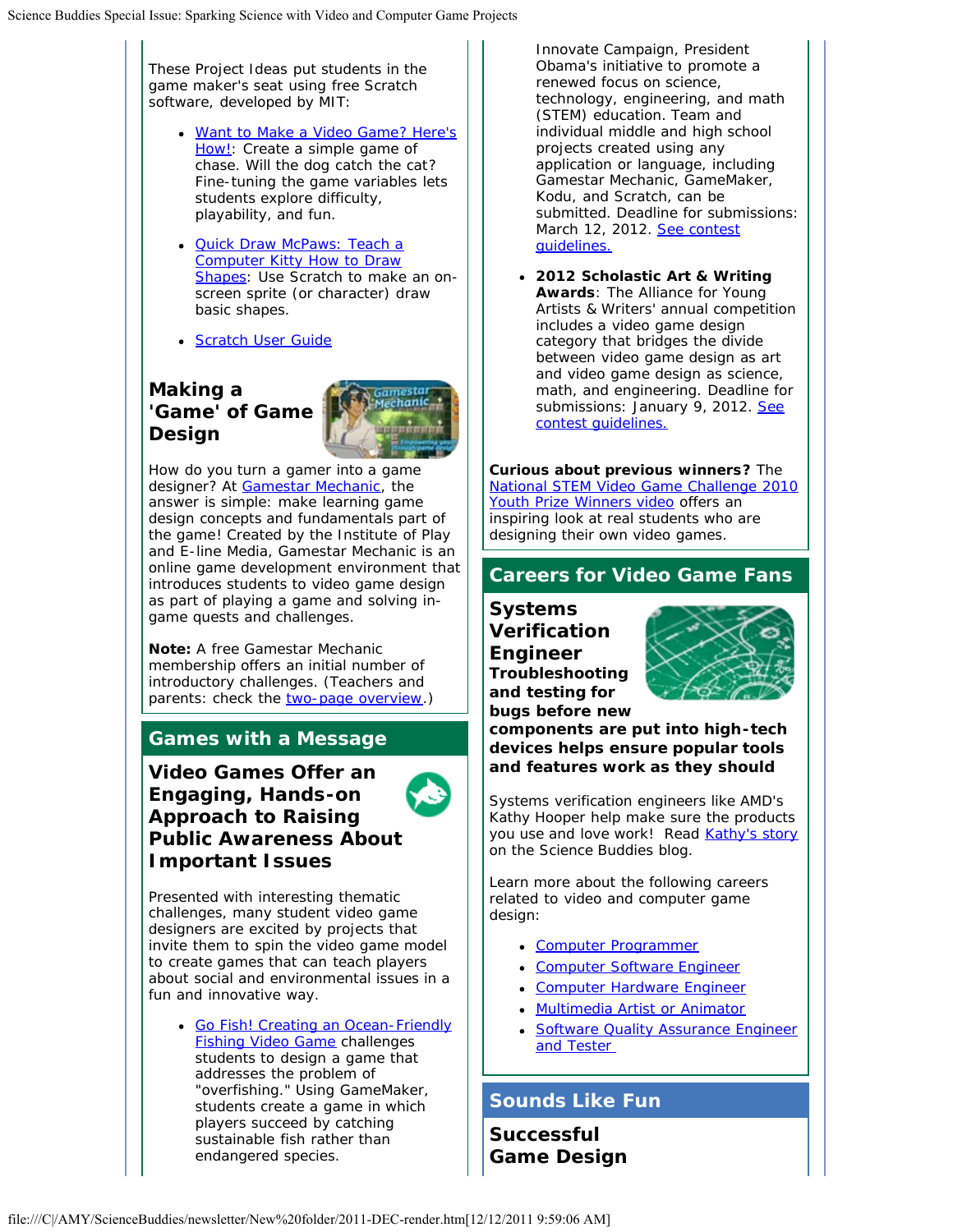• The [Save a Life! Teach Hands-](http://r20.rs6.net/tn.jsp?llr=yzhoezcab&et=1108939305674&s=2&e=001uGPiNoYP5E_aG7o1xmdvx67iGrJSk1LU9YBmh9Rtj8oKszvXv6SksjLCDW3LdKLCOH4pii8_Ibo5a-KSNwUECINRHbTXK61Zn70gYjF1PaXxWY4VktHV5V6M3WCwT8RpLzIFHatNoBtX66mfyMMbiMxd9LGire934U0Ejfmnu8YvsahGxWA5Ya6KDueX8PHZGbyRxXdffViqNwpIhsSsUGNHfqAYaW8Y)**[Only](http://r20.rs6.net/tn.jsp?llr=yzhoezcab&et=1108939305674&s=2&e=001uGPiNoYP5E_aG7o1xmdvx67iGrJSk1LU9YBmh9Rtj8oKszvXv6SksjLCDW3LdKLCOH4pii8_Ibo5a-KSNwUECINRHbTXK61Zn70gYjF1PaXxWY4VktHV5V6M3WCwT8RpLzIFHatNoBtX66mfyMMbiMxd9LGire934U0Ejfmnu8YvsahGxWA5Ya6KDueX8PHZGbyRxXdffViqNwpIhsSsUGNHfqAYaW8Y)™ CPR** project challenges students to develop an informational application using Scratch, to help spread the word--*and the beat*--about an important life-saving technique.

# **Planning the Perfect City**

In the [To Infinity and](http://r20.rs6.net/tn.jsp?llr=yzhoezcab&et=1108939305674&s=2&e=001uGPiNoYP5E_Zvm4giNPHmmTTvwqlX5ZegANgGLmf8Dbi_njyB2HbCr4SoMXGHeSCf6dBS0Fuq9Ik3F5ToXsImjbb9LlWkwFoRYOSWSf2UpAz6yULww9V26qp0uYf58H4cyQ1BWahoWT2_JpBaOT5Nw-EfQCBeKgvnkoqNdIxqKNVCAttOOpdVjxeV-6LotcxW7XT9WbswHvqDcuGvRksJP6XmDrJeSlu) [Beyond: Plan a City](http://r20.rs6.net/tn.jsp?llr=yzhoezcab&et=1108939305674&s=2&e=001uGPiNoYP5E_Zvm4giNPHmmTTvwqlX5ZegANgGLmf8Dbi_njyB2HbCr4SoMXGHeSCf6dBS0Fuq9Ik3F5ToXsImjbb9LlWkwFoRYOSWSf2UpAz6yULww9V26qp0uYf58H4cyQ1BWahoWT2_JpBaOT5Nw-EfQCBeKgvnkoqNdIxqKNVCAttOOpdVjxeV-6LotcxW7XT9WbswHvqDcuGvRksJP6XmDrJeSlu) [of the Future with](http://r20.rs6.net/tn.jsp?llr=yzhoezcab&et=1108939305674&s=2&e=001uGPiNoYP5E_Zvm4giNPHmmTTvwqlX5ZegANgGLmf8Dbi_njyB2HbCr4SoMXGHeSCf6dBS0Fuq9Ik3F5ToXsImjbb9LlWkwFoRYOSWSf2UpAz6yULww9V26qp0uYf58H4cyQ1BWahoWT2_JpBaOT5Nw-EfQCBeKgvnkoqNdIxqKNVCAttOOpdVjxeV-6LotcxW7XT9WbswHvqDcuGvRksJP6XmDrJeSlu) **[Sim City](http://r20.rs6.net/tn.jsp?llr=yzhoezcab&et=1108939305674&s=2&e=001uGPiNoYP5E_Zvm4giNPHmmTTvwqlX5ZegANgGLmf8Dbi_njyB2HbCr4SoMXGHeSCf6dBS0Fuq9Ik3F5ToXsImjbb9LlWkwFoRYOSWSf2UpAz6yULww9V26qp0uYf58H4cyQ1BWahoWT2_JpBaOT5Nw-EfQCBeKgvnkoqNdIxqKNVCAttOOpdVjxeV-6LotcxW7XT9WbswHvqDcuGvRksJP6XmDrJeSlu)** 



project, students survey friends and family to find out what it takes to make a "great" city. Armed with varying ideas, students dive in as city planners and design a city with a population of 50,000 citizens using SimCity 4 Deluxe. A "scoring guide" helps students evaluate the city design. Students can then make improvements and design changes to address problems and increase the success and health of their future city. *Creating a perfect city might be tougher than you think!*

> "Many studentsincluding those who are tuning out in schoolare turning on to video games outside of school."

Allyson Peerman, AMD "Video Game Design: The Missing<br>"Video Game Design: The Missing **U.S.News & World Report** 

# **Making a Good Game Better**

**Understanding the Nuts and Bolts of Game Design Can**

**Enhance Game Play and Increase the Fun**



Once you've created your initial game framework,

it's time to test and tweak! *Does the game work? Is it too hard? Is it winnable?* Exploring the nuts and bolts that influence the game's difficulty and playability can turn a basic game into something exceptional. These Project Ideas help you investigate two important aspects of game

**Combines Audio, Art, and Solid Gameplay**



*What a game "sounds" like may make a difference in how players respond--and in who can play*

Just like in a movie, the music and sound effects in a game may influence your enjoyment of the game. In many cases, sound effects clue gamers in to what is happening on screen and signal successes or danger. The following projects let students explore the importance of sound in thinking about game design:

- [Playing Along with Video Games:](http://r20.rs6.net/tn.jsp?llr=yzhoezcab&et=1108939305674&s=2&e=001uGPiNoYP5E-fKQoFKbV0f4cHtMTAliEZvvnWtzNSVdA-WfIaoDKwSUzXLqOEYTT_hsUr4t1iKReZ2iS_SSRq4LcHHWeVkHvZgsHyJsz9GIzdERLmEHh_qbh_aBZ2saoTOhXcVoUnn0pZN2IOKAOhxIQEiCNkNWXypVJPvhCcq-__UIeSW7kLDFjH1vrRYT5p-PPIpCsI0uw=) [Investigating the Role of Procedural](http://r20.rs6.net/tn.jsp?llr=yzhoezcab&et=1108939305674&s=2&e=001uGPiNoYP5E-fKQoFKbV0f4cHtMTAliEZvvnWtzNSVdA-WfIaoDKwSUzXLqOEYTT_hsUr4t1iKReZ2iS_SSRq4LcHHWeVkHvZgsHyJsz9GIzdERLmEHh_qbh_aBZ2saoTOhXcVoUnn0pZN2IOKAOhxIQEiCNkNWXypVJPvhCcq-__UIeSW7kLDFjH1vrRYT5p-PPIpCsI0uw=) [Music:](http://r20.rs6.net/tn.jsp?llr=yzhoezcab&et=1108939305674&s=2&e=001uGPiNoYP5E-fKQoFKbV0f4cHtMTAliEZvvnWtzNSVdA-WfIaoDKwSUzXLqOEYTT_hsUr4t1iKReZ2iS_SSRq4LcHHWeVkHvZgsHyJsz9GIzdERLmEHh_qbh_aBZ2saoTOhXcVoUnn0pZN2IOKAOhxIQEiCNkNWXypVJPvhCcq-__UIeSW7kLDFjH1vrRYT5p-PPIpCsI0uw=) Music in today's games often evolves *with* the game. This type of game music is called "procedural music" and is *programmed* so that what you hear is tightly tied to what is happening in the game at any given moment. In this project, students explore and test procedural music in a game of their own design.
- [Creating a Video Game for the Blind:](http://r20.rs6.net/tn.jsp?llr=yzhoezcab&et=1108939305674&s=2&e=001uGPiNoYP5E88Pafjc8rCcwweSfLGMyLgw5ltHzC5Bx7JWFyhMoZYQJEYXwACJzlwHorLMb-X8xEpbNbY856SuCZOJR_cYb-mt1FhqHUcUza5ZgrO1vP6MQBfy4mNAkHsKGqoNfruJJRkvlLZnOey1ykTsNnUwaO8JX2mPoKpuVH1HJwb3gwhqRUmr6xjMD57qOWLlaDxrGjsFc3p9msjFazR8s61eMQW) With well-planned sound clues used throughout a game, blind and visually impaired people can also enjoy video games. This project challenges students to create a game that succeeds for players with and without vision concerns.

# **Sponsor Spotlight: AMD**

**AMD: Sparking Student Interest in Science Through Video Game Design** *AMD Changing the Game encourages student exploration of science, technology, engineering, and math (STEM) through video game design*

AMD and Science Buddies believe that quality tools, resources, and [Project Ideas](http://r20.rs6.net/tn.jsp?llr=yzhoezcab&et=1108939305674&s=2&e=001uGPiNoYP5E8COn707O_HGqSEGeKcBwADz1-uosLPDk9G9sOou1dHES6a0mBLg2Q31av11fpN4MDkPQwOY9SBn_owvIlHJS72VX0Q0R-V7iFGqKc-KA0F7KQaOQ1rwiOw0J1ZCYiFZtTBGIKJEItsDmRwIfQvYsRHGHc5t3jxgt1EEQWhB0wb6GtqPxE_fPCKQXeS3PKXwL2SHktcWDjvfxKqzVb4MDcuKZVOdb7zrIs=) [for video and computer game design](http://r20.rs6.net/tn.jsp?llr=yzhoezcab&et=1108939305674&s=2&e=001uGPiNoYP5E8COn707O_HGqSEGeKcBwADz1-uosLPDk9G9sOou1dHES6a0mBLg2Q31av11fpN4MDkPQwOY9SBn_owvIlHJS72VX0Q0R-V7iFGqKc-KA0F7KQaOQ1rwiOw0J1ZCYiFZtTBGIKJEItsDmRwIfQvYsRHGHc5t3jxgt1EEQWhB0wb6GtqPxE_fPCKQXeS3PKXwL2SHktcWDjvfxKqzVb4MDcuKZVOdb7zrIs=) encourage students to learn and use science while having fun with game design and testing. *The bonus?* They may get so caught up in design and programming that they don't realize how much they're learning. What they realize is that they can *do it*.

Watch the **AMD** Changing the Game video.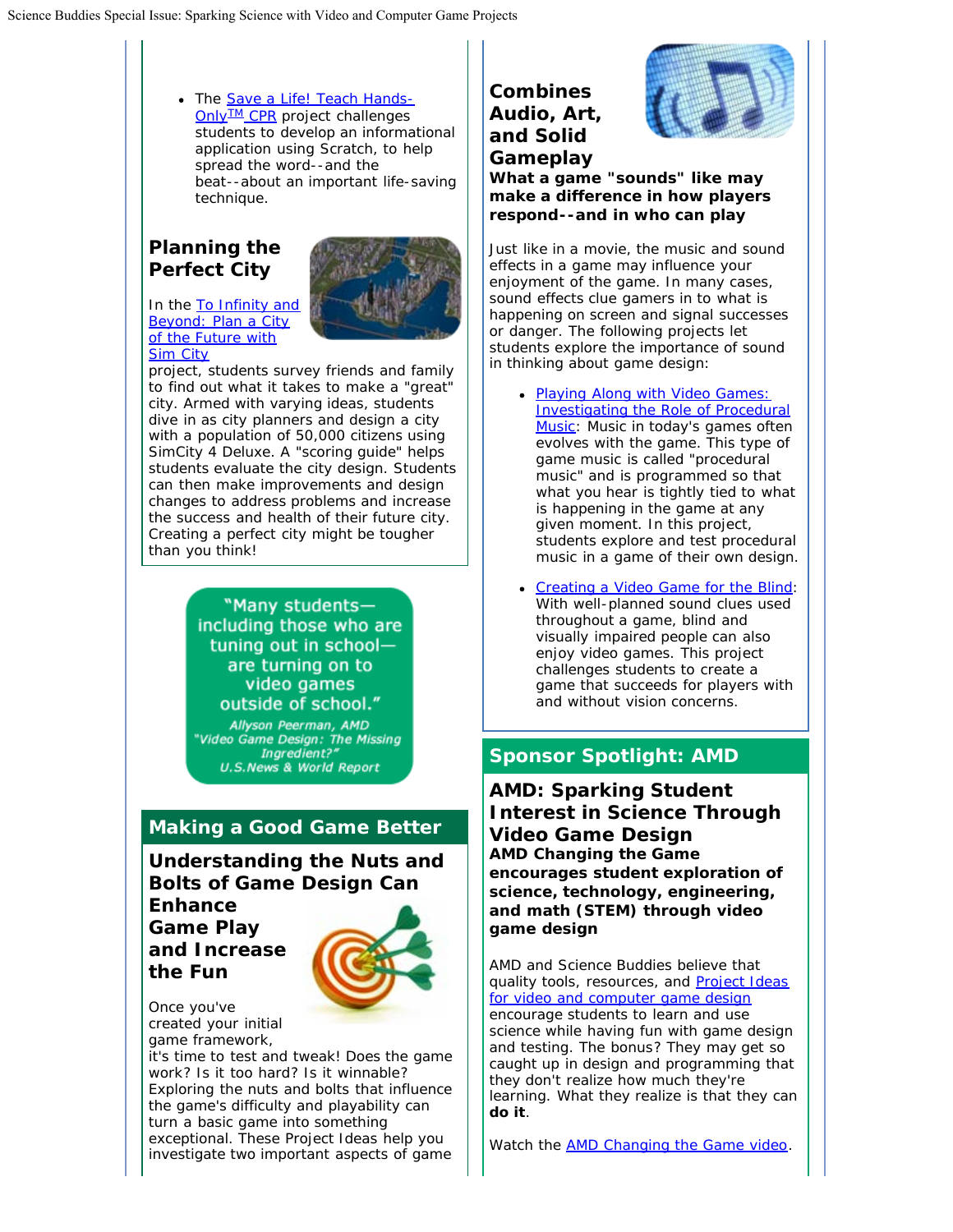#### design:

- [Power Play: How Does Animation](http://r20.rs6.net/tn.jsp?llr=yzhoezcab&et=1108939305674&s=2&e=001uGPiNoYP5E-uEyVz2tfG8pqgtGF3sd66EAKN0wHt9w4YGYoxlYlGChu6yf2I-48tNboJfyO-XRqP28ELPiAxyE_ANh8TF3Gtxa4LnCk43sODl7asuuqP1djVmZ3ilc2-M78MEZXtd-1_QG-Nni5Hz0ochDm2O_D7gwV2XFJt_cKTOaAVjcAO9lhbn7q4a9k3FklHMUrtsogr5BcwFf0wbzq8i5xI4naM) [Timing Affect Your Perception of](http://r20.rs6.net/tn.jsp?llr=yzhoezcab&et=1108939305674&s=2&e=001uGPiNoYP5E-uEyVz2tfG8pqgtGF3sd66EAKN0wHt9w4YGYoxlYlGChu6yf2I-48tNboJfyO-XRqP28ELPiAxyE_ANh8TF3Gtxa4LnCk43sODl7asuuqP1djVmZ3ilc2-M78MEZXtd-1_QG-Nni5Hz0ochDm2O_D7gwV2XFJt_cKTOaAVjcAO9lhbn7q4a9k3FklHMUrtsogr5BcwFf0wbzq8i5xI4naM) [Game Action?:](http://r20.rs6.net/tn.jsp?llr=yzhoezcab&et=1108939305674&s=2&e=001uGPiNoYP5E-uEyVz2tfG8pqgtGF3sd66EAKN0wHt9w4YGYoxlYlGChu6yf2I-48tNboJfyO-XRqP28ELPiAxyE_ANh8TF3Gtxa4LnCk43sODl7asuuqP1djVmZ3ilc2-M78MEZXtd-1_QG-Nni5Hz0ochDm2O_D7gwV2XFJt_cKTOaAVjcAO9lhbn7q4a9k3FklHMUrtsogr5BcwFf0wbzq8i5xI4naM) Timing intervals contribute to realistic character movement. *How important is timing in sports-based games?*
- [Hit Boxes: How Size Affects Score:](http://r20.rs6.net/tn.jsp?llr=yzhoezcab&et=1108939305674&s=2&e=001uGPiNoYP5E9KZ-1wyJZ5Omb5bk0VfNaWxiUXE85hUxI3YQCVXT5Xj9IwAVRUZ5RHJq7BUPlyZor5uhRiQpA8VeZXSGKYkSmO3t-NbGbVlwUAl0s9a9BdYnR9LGclAaWt5fDoov0Cn56uU88pV6tKRLuMJM1mJiuXEg5A9NPdCjkX_qKLZlhxel5BLBxlNEcETb6AG6WNsOo52vdhkLSpnfwK4yat6f5E) Running through a row of coins may help the player level up, but hit boxes that are too small can make a game unplayable. *What's the right balance?*

### **On the 'Move' with Video Games**



## **'Steering' the On-Screen Car**

*Does using a steering wheel-shaped remote control make it easier to learn to play a racing game?* If you have grown up using a joystick, a remote, or a touch screen, learning new game control schemes may seem like second nature. But for some players, pressing a combination of buttons to perform a jump or drive a car isn't intuitive.

The **[Out of Control!](http://r20.rs6.net/tn.jsp?llr=yzhoezcab&et=1108939305674&s=2&e=001uGPiNoYP5E9oxtDJ8Sg4wxebh2ysi7DVlUqbMHGVy3R-MicuHOlL9R5cvimNMqQM8pNrxOfAfFUB7g9vHshkdEAhSeT6uAl16H_ndhPyrDfJZNR8hA8iz-S3Grh7X5HfK66UGp9BHnAYhzydpchyAKRQYtbPgXXD9-wdD4MhyVCDBso74pNaxXnqfNXRtGRhYVeLol4d2A-7k69BA_dafCI189N-EgSI)** project explores the effectiveness of using "natural mapping" schemes for game play. *Are there certain audiences that natural mapping schemes target? What other advantages does natural mapping offer?*

# **A Video Game Workout?**

Many popular gaming platforms rely on players 'moving' to simulate on-screen actions and behaviors. To win the race, you may need to run in place faster than the on-screen contenders. Want to bowl a perfect 300? You'll need to master your arm motions with the remote to control your aim, speed, and curve.

Tennis, soccer, dance, and boxing are just a few of the video-game sports you can play indoors, in front of a TV, and with a remote in hand. Today's "off-the-couch" *exergames* are fun to play, but do they have **health benefits**? It's a question



### **AMD Foundation Supports Exciting Resource Development for Video Game Design Education**

AMD Changing the Game supports a number of exciting educational resources and websites for students and teachers. We encourage you to explore some of these AMD-supported initiatives:

- **Level Up!**: A collaboration between the AMD Foundation, the Alliance for Young Artists & Writers, and Scholastic. [Level Up!](http://r20.rs6.net/tn.jsp?llr=yzhoezcab&et=1108939305674&s=2&e=001uGPiNoYP5E_u9TEYxp7MHO3RZotSR7is-dS4IjCnTJG3Z5V_byyxnDgZaa2fABJKTjnG0rBT15dptcp8D1fKSvSs471x7ROJtjfd8NdHR8wOWhEyfYT5nk6HB8gNZy-m1O53L1pYM7I=) offers resources for middle and high school teachers to support video game design in the classroom. The site offers standardsbased **lessons** and **worksheets** for beginners (using Gamestar Mechanic) and for intermediate designers (using Activate! (for intermediate designers).
- **Activate!**: A game design learning resource for students ages 13-15, created by PETLab and funded by the AMD Foundation. [Activate!](http://r20.rs6.net/tn.jsp?llr=yzhoezcab&et=1108939305674&s=2&e=001uGPiNoYP5E_U9GiKoqx1dfL7kv6PKJqAQGuCmK2ztykS8zoJspJrHWRsYGHLlxN_WP7f8YwwB3ELuni2f_kgz8CfyCdbqlpdJwSXv_ZYQlMZtYcH4HDzQg==) challenge projects encourage game creation about "green" issues, such as energy conservation, solar power, and pollution.
- **Boys & Girls Clubs of America offers Game Tech Program**: funded by the AMD Foundation and designed by PETLab, [Game Tech](http://r20.rs6.net/tn.jsp?llr=yzhoezcab&et=1108939305674&s=2&e=001uGPiNoYP5E9eymTVx4fY2JhY9GYSDvmcQFRBVjecxOVfTdAiPJwpdwO6Mgf4OtGaCtFReYTql5k5Xy8HVwAUV63YXZ8P10f11Kz4KnS56Q8eqS2cWkuUwtcrTZ3ljnI_BsOM9B8KBkV82USrRNCFrV5OUoQ3AF6b) offers resources for facilitators and activities and instruction that enable club participants to explore game design fundamentals using Scratch.

## **Science Buddies Resources**

**Resources for Video and Computer Game Design Projects and Classroom Instruction**



• [Kid-Friendly Programming](http://r20.rs6.net/tn.jsp?llr=yzhoezcab&et=1108939305674&s=2&e=001uGPiNoYP5E-zvd181LOi7bI6hmt4Auujtga2LWLCQ0UUnAIpjgK2aW4xhXnEPhVOjRFmMVmFZ_QiP3uCgaiX01_ol6xC2jCdYsyBURS8ZIeGlAuJs4mczA8jzS4FWztEarKB1-vow-5iBwlG2n91QWv6wYORxjsshd2AuLsUvvT1gyIrTtb53YCPr-LzQwlj9oT4fa2zcyZEJsKdAE_M4KCiAtQmRsbtehnkQ5YaAkk=) **[Languages](http://r20.rs6.net/tn.jsp?llr=yzhoezcab&et=1108939305674&s=2&e=001uGPiNoYP5E-zvd181LOi7bI6hmt4Auujtga2LWLCQ0UUnAIpjgK2aW4xhXnEPhVOjRFmMVmFZ_QiP3uCgaiX01_ol6xC2jCdYsyBURS8ZIeGlAuJs4mczA8jzS4FWztEarKB1-vow-5iBwlG2n91QWv6wYORxjsshd2AuLsUvvT1gyIrTtb53YCPr-LzQwlj9oT4fa2zcyZEJsKdAE_M4KCiAtQmRsbtehnkQ5YaAkk=)**